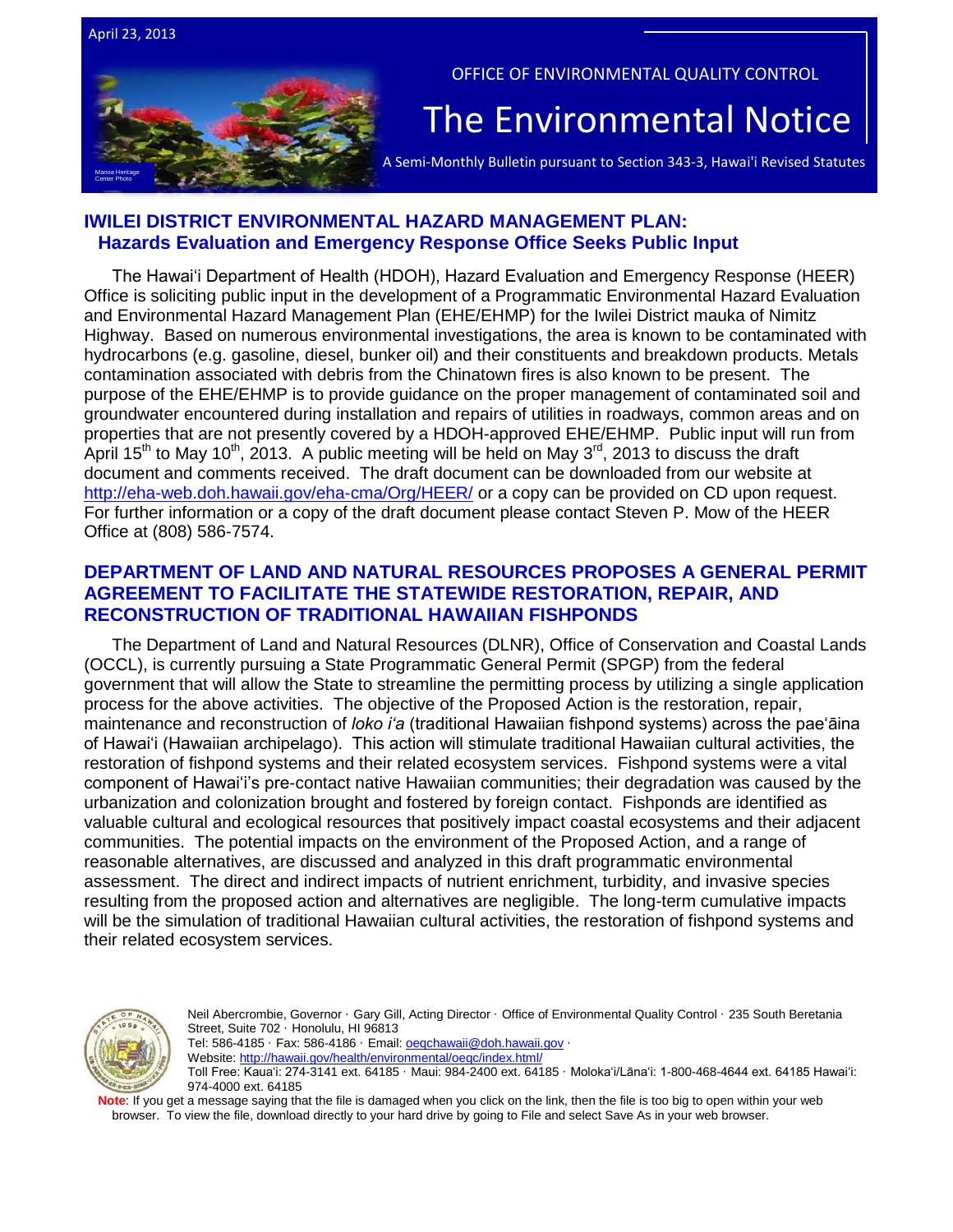## **FRONT PAGE**

## **STATEWIDE**

|                | 1. Programmatic General Permit Agreement that Facilitates the Restoration of                                                                                                                                                                                    |  |
|----------------|-----------------------------------------------------------------------------------------------------------------------------------------------------------------------------------------------------------------------------------------------------------------|--|
|                |                                                                                                                                                                                                                                                                 |  |
| <b>MAUI</b>    |                                                                                                                                                                                                                                                                 |  |
|                |                                                                                                                                                                                                                                                                 |  |
|                |                                                                                                                                                                                                                                                                 |  |
|                |                                                                                                                                                                                                                                                                 |  |
| 5 <sub>1</sub> |                                                                                                                                                                                                                                                                 |  |
|                | O'AHU (HRS 343)                                                                                                                                                                                                                                                 |  |
|                |                                                                                                                                                                                                                                                                 |  |
|                |                                                                                                                                                                                                                                                                 |  |
|                |                                                                                                                                                                                                                                                                 |  |
|                | KAUA'I (HRS 343)                                                                                                                                                                                                                                                |  |
|                |                                                                                                                                                                                                                                                                 |  |
|                | <b>COASTAL ZONE MANAGEMENT NOTICES</b><br><b>Federal Consistency Reviews</b><br>1. Pokai Bay Drainage Channel No. 2 Flood Control Improvements, Wai'anae, O'ahu  8<br>2. U.S. Coast Guard Station Maui Pier Modifications at Ma'alaea Small Boat Harbor, Maui 8 |  |
|                |                                                                                                                                                                                                                                                                 |  |
|                | <b>SHORELINE NOTICES</b>                                                                                                                                                                                                                                        |  |
|                |                                                                                                                                                                                                                                                                 |  |
|                | <b>FEDERAL NOTICES</b><br>1. NMFS and NOAA Applications to Conduct Research on Captive Cetaceans                                                                                                                                                                |  |
|                |                                                                                                                                                                                                                                                                 |  |
| 2.             | Keiki Kohola Project Application for Humback Whale Research- Notice of Receipt of Permit Application  11                                                                                                                                                        |  |
|                |                                                                                                                                                                                                                                                                 |  |

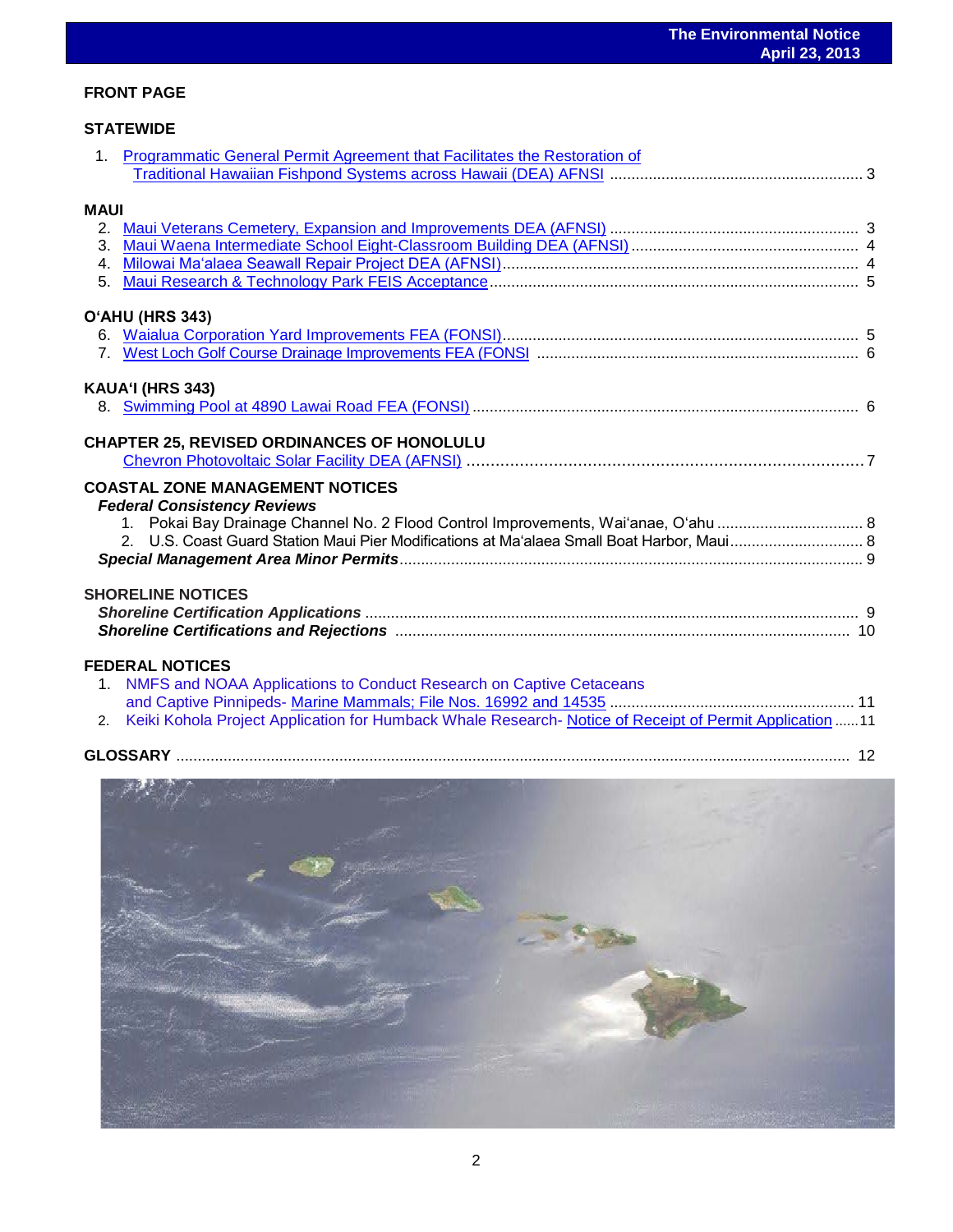# **STATEWIDE (HRS 343)**

## **1. Programmatic General Permit Agreement [that Facilitates the Restoration of Traditional](http://oeqc.doh.hawaii.gov/Shared%20Documents/EA_and_EIS_Online_Library/Statewide/2010s/2013-04-23-ST-5B-DEA-Programmatic-General-Permit-Agreement-for-Resoration-of-Fishponds.pdf)  [Hawaiian Fishpond Systems across Hawai](http://oeqc.doh.hawaii.gov/Shared%20Documents/EA_and_EIS_Online_Library/Statewide/2010s/2013-04-23-ST-5B-DEA-Programmatic-General-Permit-Agreement-for-Resoration-of-Fishponds.pdf)ʻi DEA (AFNSI)**

| Island:                        | Statewide                                                                         |                                 |
|--------------------------------|-----------------------------------------------------------------------------------|---------------------------------|
| <b>Proposing/Determination</b> |                                                                                   |                                 |
| Agency:                        | Department of Land and Natural Resources, 1151                                    | $\mathcal{L}^{(1)}$ ).<br>Kauai |
|                                | Punchbowl Street, Room 131, Honolulu, HI 96813                                    |                                 |
|                                | Contact: Sam J. Lemmo, (808) 587-0377                                             |                                 |
| <b>Consultant:</b>             | Honua Consulting, 4348 Wai'alae Ave., #254,                                       |                                 |
|                                | Honolulu, HI 96816                                                                | Maui<br>Hawaii                  |
|                                | Contact: Trisha Kēhaulani Watson, (808) 392-1617                                  |                                 |
| <b>Status:</b>                 | Statutory 30 day public review and comment period starts, comments are due by May |                                 |
|                                | 23, 2013. Send comments to the proposing/determination agency and consultant      |                                 |



23, 2013. Send comments to the proposing/determination agency and consultant. The objective of the Proposed Action is the restoration, repair, maintenance and reconstruction of loko iʻa (traditional Hawaiian fishpond systems) across the paeʻāina of Hawaiʻi (Hawaiian archipelago). The Department of Land and Natural Resources (DLNR) is currently pursuing a State Programmatic General Permit (SPGP) from the federal government that will allow the State to streamline the permitting process by utilizing a single application process for the above activities. This action will stimulate traditional Hawaiian cultural activities, the restoration of fishpond systems and their related ecosystem services. Fishpond systems were a vital component of Hawaiʻi's pre-contact native Hawaiian communities; their degradation was caused by the urbanization and colonization brought and fostered by foreign contact. Fishponds are identified as valuable cultural and ecological resources that positively impact coastal ecosystems and their adjacent communities. The potential impacts on the environment of the Proposed Action, and a range of reasonable alternatives, are discussed and analyzed in this dPEA. The direct and indirect impacts of nutrient enrichment, turbidity, and invasive

species resulting from the proposed action and alternatives are negligible. The long-term cumulative impacts will be the simulation of traditional Hawaiian cultural activities, the restoration of fishpond systems and their related ecosystem services.

# **MAUI (HRS 343)**

## **2. [Maui Veterans Cemetery, Expansion and Improvements](http://oeqc.doh.hawaii.gov/Shared%20Documents/EA_and_EIS_Online_Library/Maui/2010s/2013-04-23-MA-5B-DEA-Maui-Veterans-Cemetary-Expansion.pdf) DEA (AFNSI)**

| Island:            | Maui                                                                              |                                                           |
|--------------------|-----------------------------------------------------------------------------------|-----------------------------------------------------------|
|                    |                                                                                   | Kahului                                                   |
| District:          | Makawao                                                                           | Project<br>Location<br>-Pu'unéné<br>Spreckelsvi           |
| TMK:               | Portion of (2) 2-4-002:007 and (2) 2-4-002:009                                    | Waihe'e<br>Walkapi<br>Labaina                             |
| Permits:           | Land Use Permit, Grading and Building                                             | <b>Ha'ikú</b><br>Pa'uwela<br>Makawao-Pá'ia<br>(CT 304.04) |
|                    | <b>Proposing/Determination</b>                                                    |                                                           |
| Agency:            | Department of Accounting and General Services,                                    | Kula                                                      |
|                    | Kalanimoku Building, 1151 Punchbowl Street, Honolulu,                             |                                                           |
|                    | HI, 96813                                                                         |                                                           |
|                    | Contact: Joseph Earing, (808) 586-0486                                            |                                                           |
| <b>Consultant:</b> | Belt Collins Hawai'i, 2153 North King Street, Honolulu, HI 96819                  |                                                           |
|                    | Contact: Jerilyn Hanohano, (808) 521-5361                                         |                                                           |
| <b>Status:</b>     | Statutory 30 day public review and comment period starts, comments are due by May |                                                           |
|                    | 23, 2013. Send comments to the proposing/determination agency and consultant.     |                                                           |

Maui Veterans Cemetery in Makawao, Maui is nearing capacity for interment. The Department of Defense (DOD) and the Department of Accounting and General Services (DAGS) propose to expand the capacity of the existing cemetery by developing on adjacent property and improving the existing cemetery.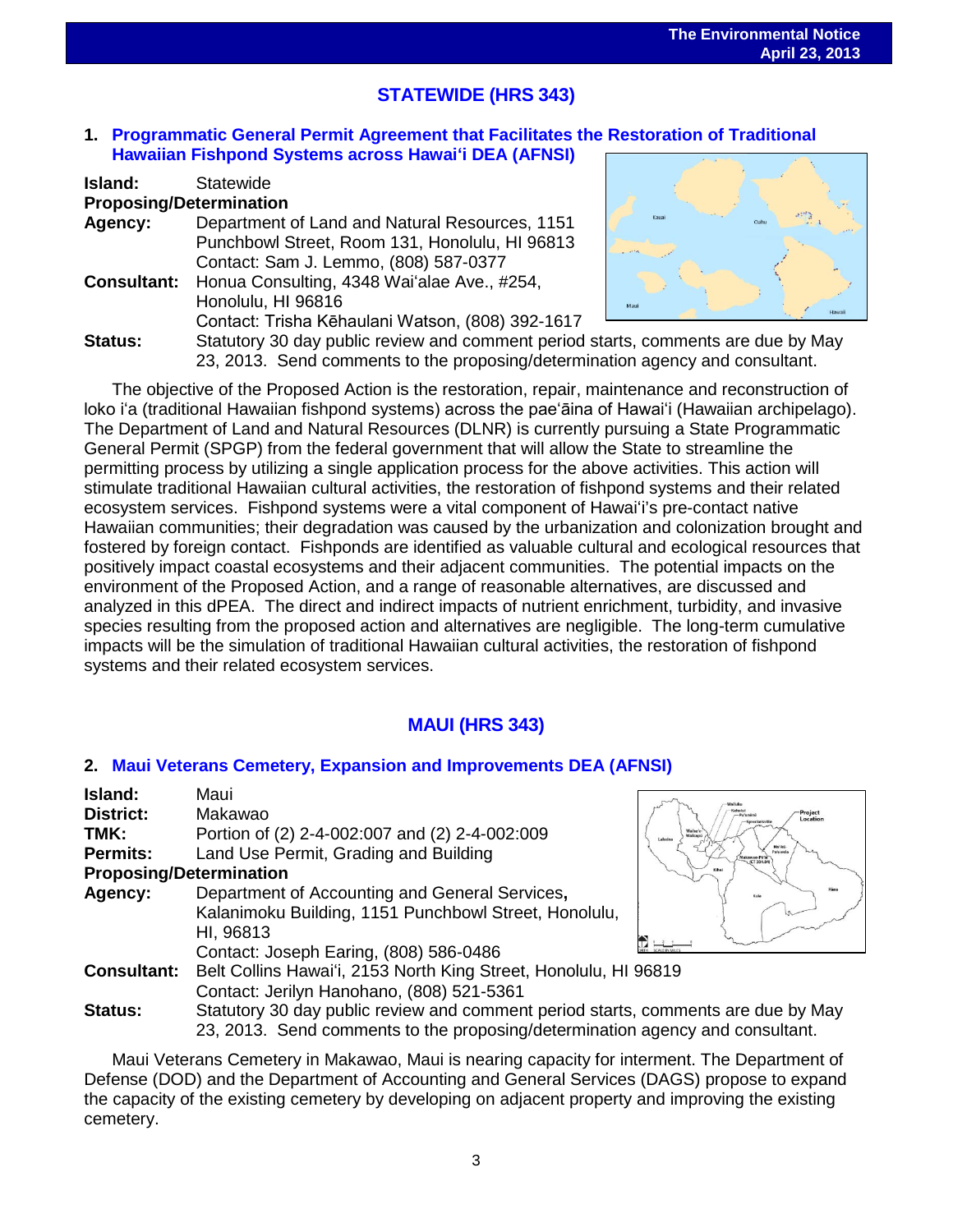The State proposes to increase capacity by developing an adjacent 10 acres for in-ground burials and columbaria. A dedicated maintenance shelter, driveway and irrigation system will also be constructed on the 10-acre expansion area. Development of the expansion area includes grading, installation of a drainage basin for storm water, site preparations for in-ground burials, and construction of columbaria. Construction of an irrigation well and water tank may be developed in the expansion area in order to meet future water demands.

Development on the existing 7-acre parcel includes installation of a driveway for access to the expansion area; realignment of the parking lot; relocation of the flag pole to a formal flag assembly area; and installation of an irrigation system.

# **3. [Maui Waena Intermediate School Eight-Classroom Building](http://oeqc.doh.hawaii.gov/Shared%20Documents/EA_and_EIS_Online_Library/Maui/2010s/2013-04-23-MA-5B-DEA-Maui-Waena-Intermediate-School-Eight-Classroom-Building.pdf) DEA (AFNSI)**

| Island:                        | Maui                                                                              | Maui Waena   |
|--------------------------------|-----------------------------------------------------------------------------------|--------------|
| District:                      | Wailuku                                                                           | Intermediate |
| TMK:                           | (2) 3-8-007: 002 (portion)                                                        |              |
| <b>Permits:</b>                | Project District Development Phase III, Height Variance,                          |              |
|                                | National Pollutant Discharge Elimination System Permit,                           |              |
|                                | and Grading/Building Permits                                                      |              |
| <b>Proposing/Determination</b> |                                                                                   |              |
| Agency:                        | Department of Education, Facilities Development Branch,                           |              |
|                                | P.O. Box 2360, Honolulu, HI 96804                                                 |              |
|                                | Contact: Mr. Ryan Yamamoto, (808) 586-0966                                        |              |
| <b>Consultant:</b>             | PBR HAWAII, 1001 Bishop Street, Suite 650, Honolulu, HI 96813                     |              |
|                                | Contact: Mr. Vincent Shigekuni, (808) 521-5631                                    |              |
| <b>Status:</b>                 | Statutory 30 day public review and comment period starts, comments are due by May |              |
|                                | 23, 2013. Send comments to the proposing/determination agency and consultant.     |              |

Maui Waena Intermediate School is the largest middle school on the island of Maui and has serviced students predominantly from Kahului as part of the Kekaulike Complex since 1989. Existing facilities are inadequate to meet the State Department of Education's (DOE) design enrollment for the school, and the shortage of classroom space results in overcrowded classrooms and limited class offerings.

The DOE proposes to build a new two-story, eight-classroom building at Maui Waena Intermediate School (TMK: 3-8-007: 002 [portion]). The two-story, 34-foot tall, building will have approximately 20,080 square feet of total floor area. The new building will include three science classrooms, three general education classrooms, one choral room, and one computer resource center. The building will require infrastructure improvements and connection to existing utilities.

The classroom building will displace existing play courts that will be relocated to an open lawn adjacent to an existing school building. A small parking lot will also be provided adjacent to the relocated play courts.

## **4**. **Milowai Maʻ[alaea Seawall Repair](http://oeqc.doh.hawaii.gov/Shared%20Documents/EA_and_EIS_Online_Library/Maui/2010s/2013-04-23-MA-5E-DEA-Milowai-Maalaea-Seawall-Repair.pdf) DEA (AFNSI)**

| 4. Milowai Ma'alaea Seawall Repair DEA (AFNSI)         |                                                                                                                             | Nopili<br>Honokowoj               | согузжитое<br>Wolehu              |
|--------------------------------------------------------|-----------------------------------------------------------------------------------------------------------------------------|-----------------------------------|-----------------------------------|
| Island:<br><b>District:</b><br>TMK:<br><b>Permits:</b> | Maui<br>Wailuku<br>$(2)$ 3-8-014:022<br>Special Management Area Permit, Shoreline Setback                                   | Koango<br>Loho<br>PROJECT<br>SITE | Walec<br>Mokeny<br>La Perouse Bay |
| <b>Applicant:</b>                                      | Variance<br>Milowai Ma'alaea AOAO, 50 Hauoli St. #310, Wailuku, HI 96793. Contact: Christine<br>Conlon-Kemp, (415) 845-7669 |                                   |                                   |
| <b>Approving</b>                                       |                                                                                                                             |                                   |                                   |
| Agency:                                                | Maui Planning Commission, 250 S. High St. #200, Wailuku, HI 96793<br>Contact: Anna Benesovska, (808) 463-3867               |                                   |                                   |
| <b>Consultant:</b>                                     | Chris Hart and Partners, Inc., 115 N. Market St., Wailuku, HI 96793<br>Contact: Mr. Brett Davis, 808) 242-1955              |                                   |                                   |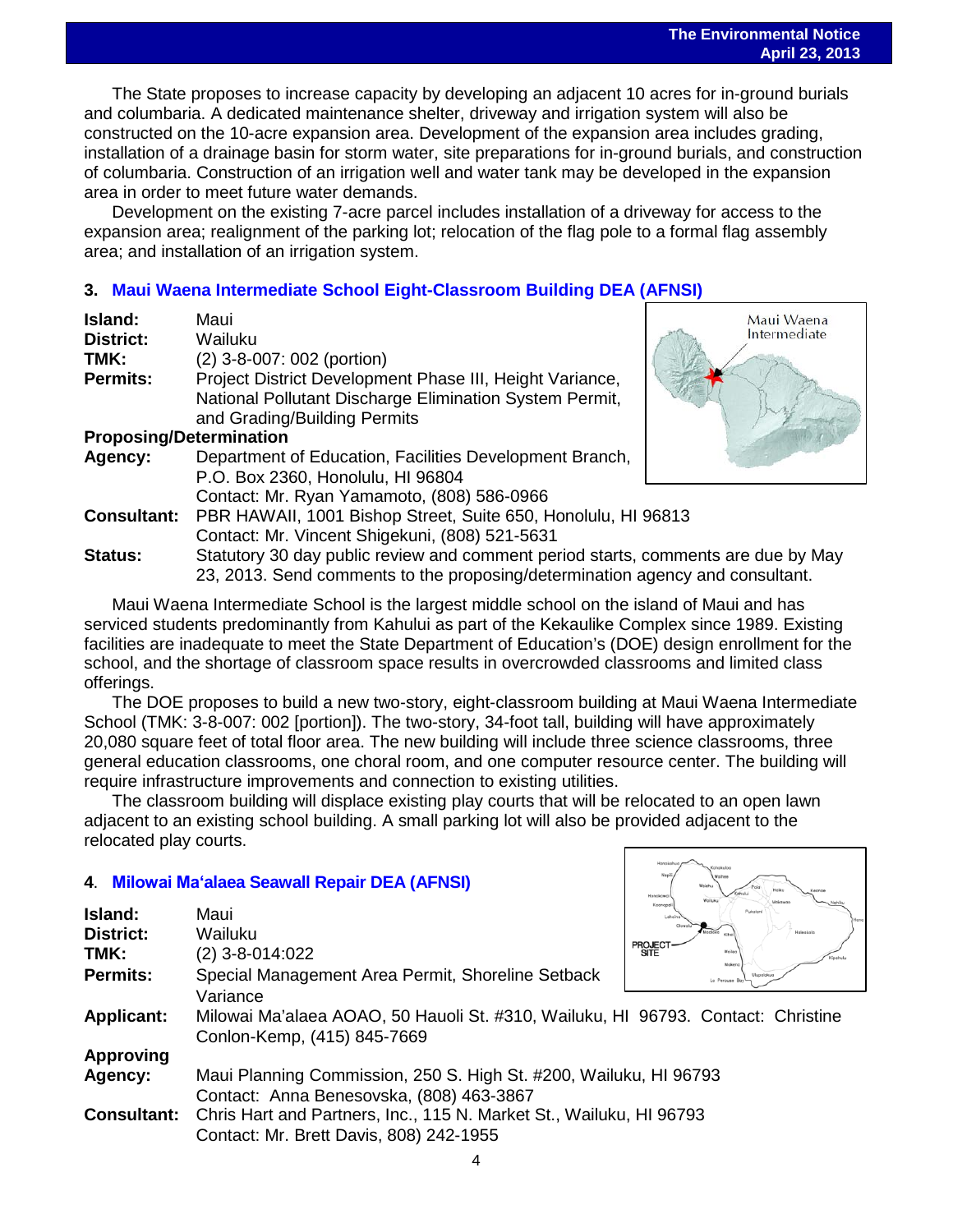**Status:** Statutory 30 day public review and comment period starts, comments are due by May 23, 2013. Send comments to the applicant, approving agency and consultant.

The proposed seawall repair project will include: Excavating the soil out from behind the 180- foot wall down to sea level, opening a trench wide enough to safely access the bottom of the wall and filling the voids beneath the wall with pressure injected urethane foam; The trench should be lined with a "filter fabric" capable of containing fine soil particles while allowing free movement of water through the soil; The "filter fabric" extends from the bottom of the excavation up both sides, be filled with appropriate granular soil or sand before being covered by lawn; Removing all loose and cracked mortar and displaced stones and applying new mortar to replace material removed. During the excavation discussed above, applying a 6"-8''inch thick layer of "gunite" with reinforcing steel over the land side surface of the wall from the base of the stone structure to the top. Properly design and installed, this can reinforce the existing stone wall against future deterioration.

## **5. [Maui Research and Technology Park FEIS Acceptance](http://oeqc.doh.hawaii.gov/Shared%20Documents/EA_and_EIS_Online_Library/Maui/2010s/2013-04-23-MA-5B-FEIS-Maui-Research-Technology-Park-Acceptance-by-Land-Use-Commission.pdf)**

The Hawaiʻi State Land Use Commission has accepted the Maui Research and [Technology Park](http://oeqc.doh.hawaii.gov/Shared%20Documents/EA_and_EIS_Online_Library/Maui/2010s/2013-03-23-MA-5E-FEIS-Maui-Research-and-Technology-Park-Volume-1-2.pdf)  [Final Environmental Impact Statement](http://oeqc.doh.hawaii.gov/Shared%20Documents/EA_and_EIS_Online_Library/Maui/2010s/2013-03-23-MA-5E-FEIS-Maui-Research-and-Technology-Park-Volume-1-2.pdf) Volumes 1 and 2 and [Volumes 3 and 4](http://oeqc.doh.hawaii.gov/Shared%20Documents/EA_and_EIS_Online_Library/Maui/2010s/2013-03-23-MA-5E-FEIS-Maui-Research-and-Technology-Park-Volume-3-4.pdf) which were published in the [March 23, 2013, issue of The Environmental Notice.](http://oeqc.doh.hawaii.gov/Shared%20Documents/Environmental_Notice/Archives/2010s/2013-03-23.pdf)

# **OʻAHU (HRS 343)**

## **6. [Waialua Corporation Yard Improvements](http://oeqc.doh.hawaii.gov/Shared%20Documents/EA_and_EIS_Online_Library/Oahu/2010s/2013-04-23-OA-5B-FEA-Waialua-Corporation-Yard-Improvements.pdf) FEA (FONSI)**

| Island:          | Oʻahu                                                  |
|------------------|--------------------------------------------------------|
| <b>District:</b> | <b>North Shore</b>                                     |
| TMK:             | 6-2-012: 015                                           |
| <b>Permits:</b>  | Special Management Area Permit (Major); Special        |
|                  | District; Grubbing, Grading, and Stockpiling; Building |
|                  | Permit for Building, Electrical, Plumbing,             |
|                  | Sidewalk/Driveway and Demolition, Waiver; Variance     |
|                  | from Pollution Controls; NPDES General Permit          |
|                  | <b>Proposing/Determination</b>                         |
| Agency:          | Department of Design and Construction, City and Cour   |
|                  |                                                        |



| <b>Agency:</b>     | Department of Design and Construction, City and County of Honolulu, 650 South King |
|--------------------|------------------------------------------------------------------------------------|
|                    | Street, Honolulu, HI 96817. Contact: Mr. Gregory Hee, (808) 768-8434               |
| <b>Consultant:</b> | Gerald Park Planner, 95-595 Kaname'e Street #324, Mililani, HI 96789.              |
|                    | Contact: Gerald Park, (808) 625-9626                                               |
| <b>Status:</b>     | Finding of No Significant Impact Determination                                     |

Construction will temporarily raise fugitive dust and equipment emissions. Construction noise will be audible during site work and diminish as the buildings are erected and fitted with equipment. Site work will expose soil thus creating opportunities for erosion (fugitive dust and suspended sediment in construction related runoff). Best Management Practices (BMPS) for erosion and drainage control during construction will be incorporated into grading plans for the proposed improvements. Should excavation unearth subsurface archaeological sites, artifacts, or cultural deposits, work in the immediate area will cease and the proper authorities notified for disposition of the finds*.* Construction vehicles hauling workers and material will contribute to traffic on roads leading to Hale'iwa and on Kamehameha Highway within the town. Material deliveries will be scheduled to minimize impacts on local vehicle traffic.

The proposed improvements support the City's actions to maintain compliance with the National Pollutant Discharge Elimination System (NPDES) program. The basis of the improvements is through the management of storm water runoff and minimizing its exposure to pollutants and spreading through the environment.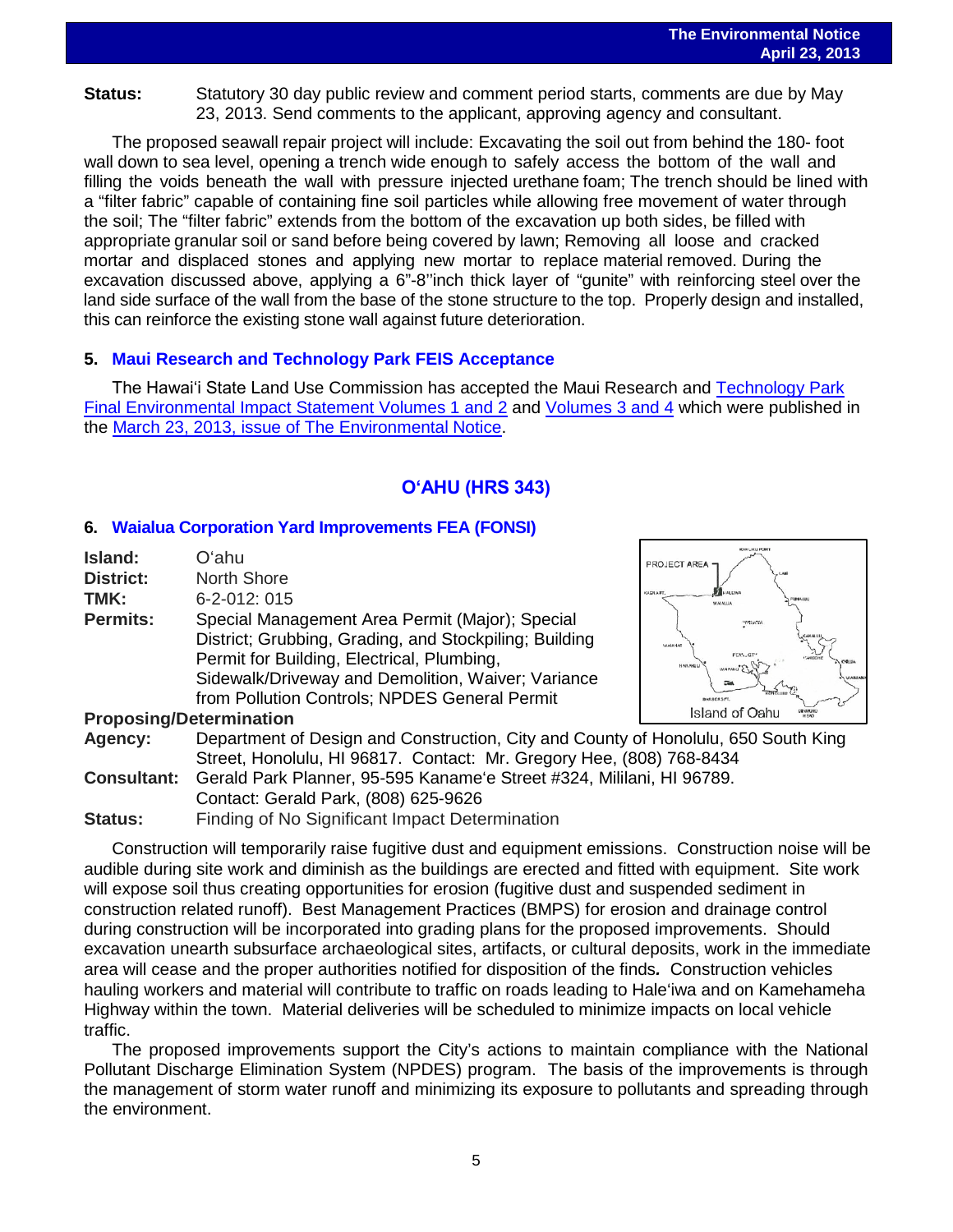The wash water system will minimize the potential for introducing waste material into the environment. Solids and petroleum based constituents will be removed by filter media prior to entering the disposal field. Water from the separator will be filtered before percolating into the ground. Collected solids and oil and sludge will be removed as needed. Wash water from both facilities will flow into a closed treatment system preventing contact with storm water, streams, or other bodies of water. A package recycled water treatment system will generate wash water thus minimizing the use of water in the washing process. An expanded detention basin will capture and release runoff generated by the proposed improvements with capacity to contain runoff from other parts of the corporation yard.

Land use controls for Hale'iwa town should not be affected. The proposed improvements are confined to the Waialua Corporation Yard which is within the Community Growth Boundary for the town and the will not deviate from the design standards of the Hale'iwa Special District. One of the three proposed structures will exceed the allowable building height of the zoning district and a height waiver will be requested. The structures will not be visible from Emerson Road and Kamehameha Highway. Some residents on the east and west sides of the corporation yard will notice visual changes when the structures are erected.

## **7. [West Loch Golf Course Drainage Improvements](http://oeqc.doh.hawaii.gov/Shared%20Documents/EA_and_EIS_Online_Library/Oahu/2010s/2013-04-23-OA-5B-FEA-West-Loch-Golf-Course-Drainage-Improvements.pdf) FEA (FONSI)**

| Island:          | Oʻahu                                                 |
|------------------|-------------------------------------------------------|
| <b>District:</b> | 'Ewa                                                  |
| TMK:             | 9-1-017: 060                                          |
| <b>Permits:</b>  | Department of the Army: Section 404 Nationwide Permit |
|                  | for new construction                                  |
|                  | National Pollutant Discharge Elimination System,      |
|                  | Department of Health Section Special Management       |
|                  | Permit for culverts located east of Fort Weaver Road. |
|                  |                                                       |



#### **Proposing/Determination**

**Agency:** Department of Design and Construction, City and County of Honolulu, 650 South King Street, 11th Floor, Honolulu, HI 96813. Contact: Daniel Takamatsu, (808)768-8461 **Consultant:** Environmental Communications, Inc., 1188 Bishop Street, Suite 2210, Honolulu, HI

- 96813. Contact: Taeyong Kim, (808) 528-4661
- **Status:** Finding of No Significant Impact Determination

The project site is in use as a municipal golf course that was constructed in 1990 to serve both as a recreational facility and as a flood control project. Large storm events result in overtopping of the stream banks causing flooding of the course, and subsequent silt deposition on the fairways and stream bed.

The proposed action consists of general drainage improvements located throughout the West Loch Golf Course. Improvements proposed consist of: Installation of a new culvert beneath the 3rd hole to direct runoff from a spring flow into Honouliuli Stream; Restoration of Honouliuli Stream flow capacity throughout the golf course by means of vegetation and sediment removal; Reestablishment of storage capacity and holding volume of ponds located at the  $2^{nd}$ , 10<sup>th</sup> and 17<sup>th</sup> holes by removing thick vegetation and de osited sediment; Construction of a new silt basin near the 6t hole; Re-grading of fairway areas at the  $2^{nd}$ , 10<sup>th</sup> and 11<sup>th</sup> holes; Replacement of cart path culvert crossings at the 3rd, 9th, 13th, 14th and 18th holes; and Lining of stream banks and pond edges

# **KAUAʻI (HRS 343)**

# **8. Swimming Pool [at 4890 Lawai Road](http://oeqc.doh.hawaii.gov/Shared%20Documents/EA_and_EIS_Online_Library/Kauai/2010s/2013-04-23-KA-5E-FEA-Swimming-Pool-at-4890-Lawai-Road.pdf) FEA (FONSI)**

| <b>Island:</b>  | Kauaʻi                                              |
|-----------------|-----------------------------------------------------|
| District:       | Koloa                                               |
| TMK:            | $(4th)$ 2-6-12-01                                   |
| <b>Permits:</b> | Shoreline Setback Variance, Class IV Zoning Permit, |

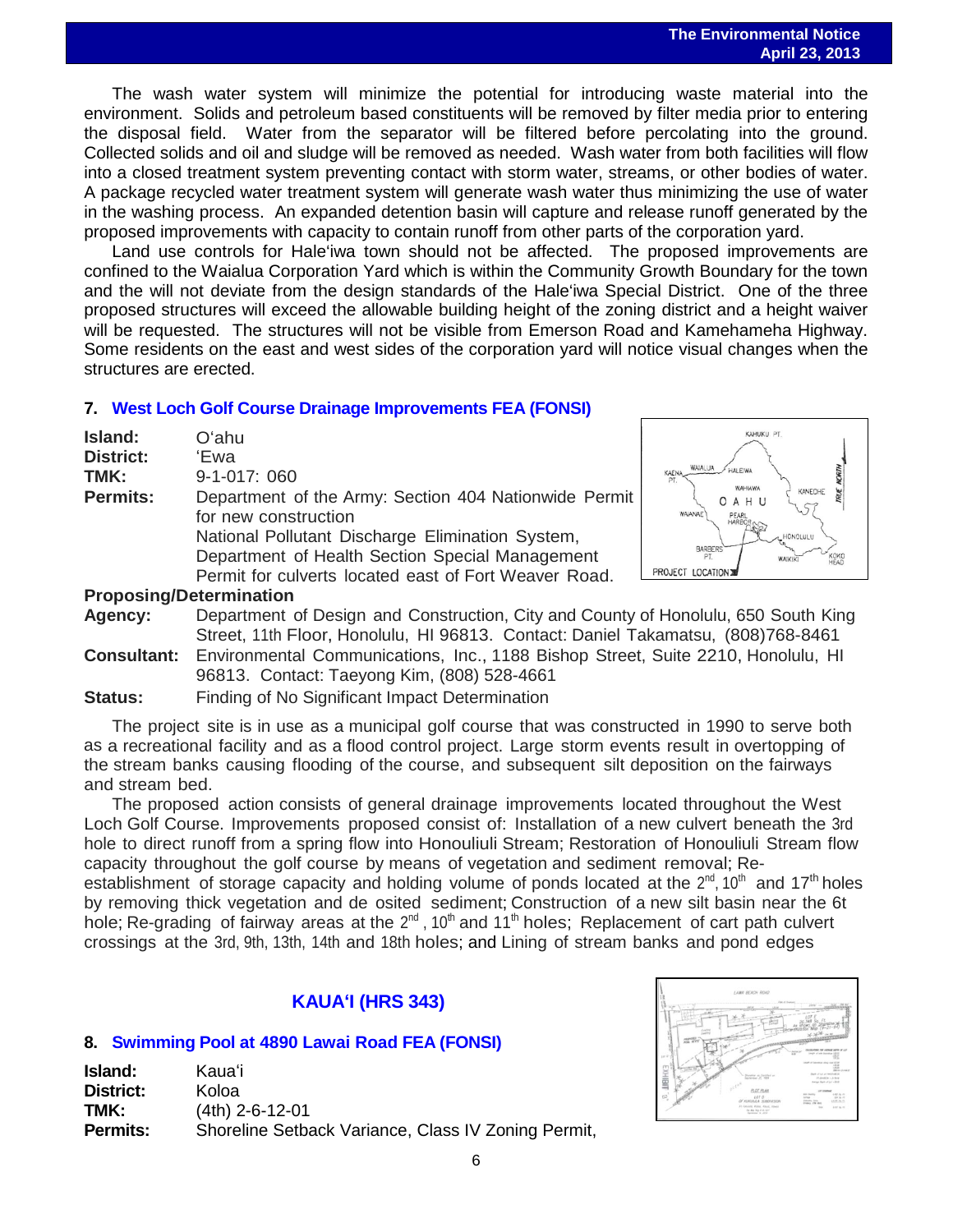**The Environmental Notice April 23, 2013**

|                             | $T1$ $T2$ $T3$ $T4$ $T5$                                                                                                                                                                                                                                           |
|-----------------------------|--------------------------------------------------------------------------------------------------------------------------------------------------------------------------------------------------------------------------------------------------------------------|
| <b>Applicant:</b>           | Special Management Area (Minor), Building Permit<br>David G. Jorgensen and M. Annette Thatcher Jorgensen, Co-Trustees of the David and<br>Annette Jorgensen Revocable Trust, 20 Zapata Way, Portola Valley, CA 94028<br>Contact: Walton D. Y. Hong, (808) 245-4757 |
| <b>Approving</b><br>Agency: | Kaua'i Planning Commission, 4444 Rice Street, Suite A-473, Lihue, HI 96766                                                                                                                                                                                         |
|                             |                                                                                                                                                                                                                                                                    |
| <b>Consultant:</b>          | Walton D. Y. Hong, 3135-A Akahi Street, Lihue, HI 96766                                                                                                                                                                                                            |
|                             | Contact: Walton D. Y. Hong, (808) 245-4757                                                                                                                                                                                                                         |
| <b>Status:</b>              | Statutory 30 day public review and comment period starts, comments are due by May                                                                                                                                                                                  |
|                             | 23, 2013. Send comments to the applicant, approving agency and consultant.                                                                                                                                                                                         |

The Applicants propose to construct a 12' by 16' swimming pool within the existing patio of a single family residence at 4890 Lawai Road, Koloa, Kauaʻi, Hawaiʻi. The existing residence and patio were built under the previously permitted 20' shoreline setback. Under Kauaʻi's current standards, the shoreline setback has increased to 40', resulting in portions of the residence and most of the patio being within the 40' shoreline setback area. Approximately half of the proposed pool will be within the 40' shoreline setback area, but not closer than 30' from the shoreline.

As the pool will be built within the existing patio, no additional encroachment into the shoreline setback area will result. The in-the-ground pool will not result in any adverse environmental impacts to the property and fronting shoreline due to its limited scope and location.

## **CHAPTER 25, REVISED ORDINANCES OF HONOLULU**

#### **[Chevron Photovoltaic Solar Facility](http://oeqc.doh.hawaii.gov/Shared%20Documents/EA_and_EIS_Online_Library/Non-343-EA-EIS-Documents-(SMA)/2013-04-23-OA-5E-Ch25-DEA-Chevron-Photovoltaic-Solar-Facility.pdf) DEA (AFNSI)**

| Island:            | Oʻahu                                                                                                                                                                              |
|--------------------|------------------------------------------------------------------------------------------------------------------------------------------------------------------------------------|
| District:          | 'Ewal                                                                                                                                                                              |
| TMK:               | $9 - 1 - 31:2$                                                                                                                                                                     |
| <b>Permits:</b>    | Special Management Area (major), Building Permit,<br>Pollutant Discharge Elimination System Permit,<br><b>Community Noise Permit</b>                                               |
| <b>Applicant:</b>  | Chevron Technology Ventures, LLC, 6001 Bollinger                                                                                                                                   |
|                    | Canyon Road K1104, San Ramon, CA 94583                                                                                                                                             |
|                    | Contact: Jarom Feriante, (650) 280-4780<br><b>Figure 2-3 Proposed Action Site Location</b>                                                                                         |
| <b>Approving</b>   |                                                                                                                                                                                    |
| Agency:            | City and County of Honolulu, Department of Planning and Permitting, 650 South King<br>Street, 7 <sup>th</sup> Floor, Honolulu, HI 96813<br>Contact: Malynne Simeon, (808) 768-8023 |
| <b>Consultant:</b> | URS Corporation, 615 Pi'ikoi Street, Suite 900, Honolulu, HI 96814.                                                                                                                |
|                    | Contact: Darla Guerrero, (808) 593-1116                                                                                                                                            |
| <b>Status:</b>     | Statutory 30 day public review and comment period starts, comments are due by May<br>23, 2013. Send comments to the applicant, approving agency and consultant.                    |

Chevron Technology Ventures (CTV) is proposing development of a ground mounted photovoltaic (PV) facility at Campbell Industrial Park in Kapolei. The PV facility will consist of multiple solar panels, accessory electrical equipment, and a solar tracker that maneuvers the panels to aim directly at the sun during the day. The energy generated from the PV facility will be sold to HECO.

The 4.5 acre project area occupies a portion of a 10-acre parcel owned by Chevron. The property is adjoined to the west side of Ameron Incorporated, and the south side of the property is in front of the Pacific Ocean. The project is within the Special Management Area (SMA) and will require a SMA permit.

The Proposed Action is not anticipated to result in significant impacts to environmental resource areas. The implementation of standard Best Management Practices will ensure no significant impacts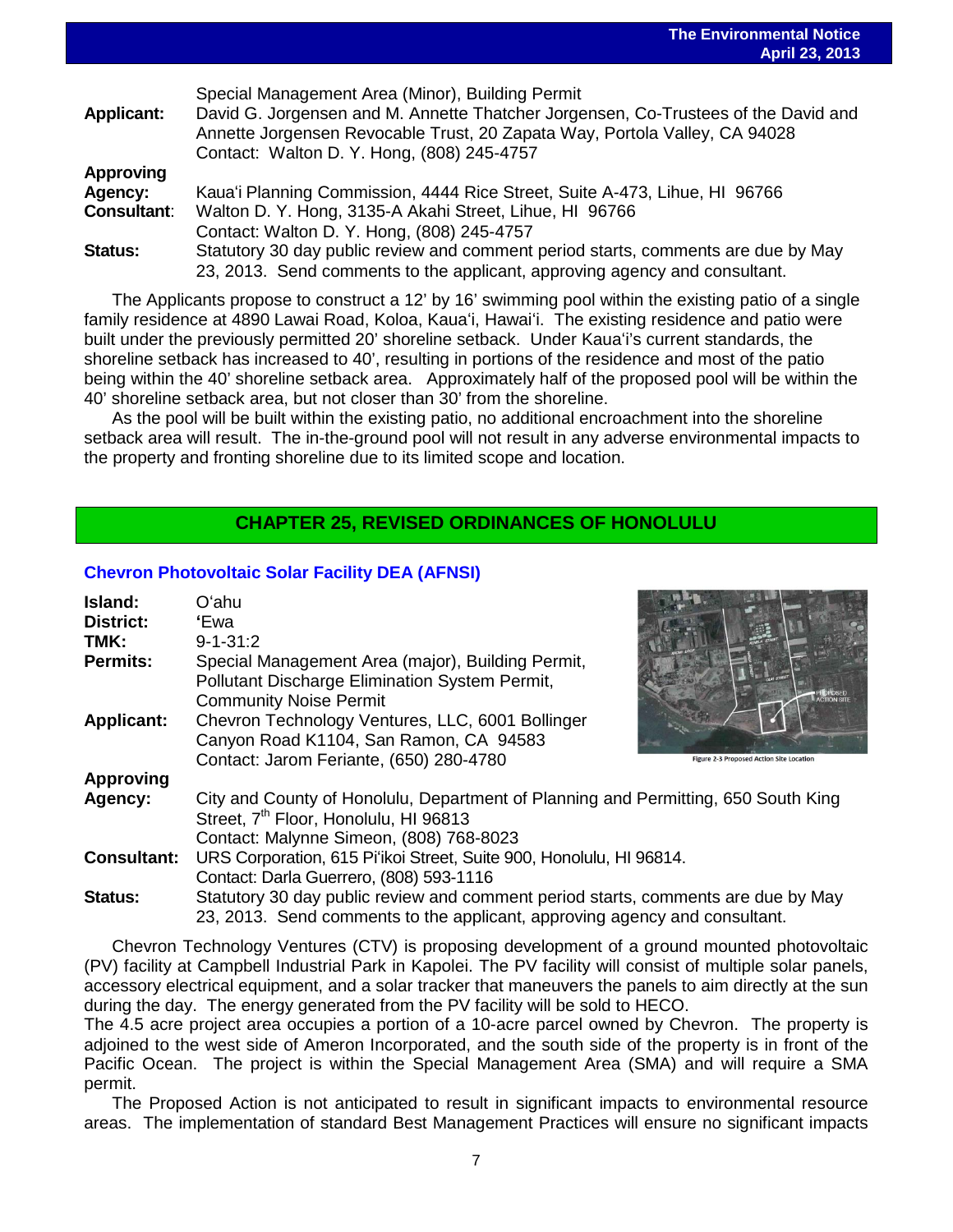occur to geological and soil resources and water resources. Shielding of exterior lighting will ensure that no significant impacts occur to biological resources. The Proposed Action would not contribute to any significant cumulative impacts or reasonably foreseeable direct or indirect effects on any coastal use or resource of the State's coastal zone. The Proposed Action would have no indirect, secondary, or cumulative impacts to any environmental. A pedestrian walkway will connect the library and the Nānāikapono Elementary School.

# **COASTAL ZONE MANAGEMENT NOTICES**

## **Federal Consistency Reviews**

The Hawaiʻi Coastal Zone Management (CZM) Program has received the following federal actions to review for consistency with the CZM objectives and policies in Chapter 205A, Hawaiʻi Revised Statutes. This public notice is being provided in accordance with section 306(d) (14) of the National Coastal Zone Management Act of 1972, as amended. For general information about CZM federal consistency please call John Nakagawa with the Hawaiʻi CZM Program at 587-2878. For neighboring islands use the following toll free numbers: Lānaʻi & Molokaʻi: 468-4644 x72878, Kauaʻi: 274-3141 x72878, Maui: 984- 2400 x72878 or Hawaiʻi: 974-4000 x72878. For specific information or questions about an action listed below please contact the CZM staff person identified for each action. Federally mandated deadlines require that comments be received by the date specified for each CZM consistency review. Comments may be submitted by mail, electronic mail or fax, as indicated below.

*Mail*: Office of Planning Department of Business, Economic Development and Tourism P.O. Box 2359 Honolulu, Hawaiʻi 96804

*Email*: [jnakagaw@dbedt.hawaii.gov](mailto:jnakagaw@dbedt.hawaii.gov) *Fax*: (808) 587-2899

## *1. Pokai Bay Drainage Channel No. 2 Flood Control Improvements, Waiʻanae, Oʻahu*

| <b>Applicant:</b><br>Contact:<br><b>Federal Action:</b><br><b>Federal Agency:</b><br><b>Proposed Action:</b> | City & County of Honolulu Department of Design & Construction<br>Michael Nishimura, AECOM (agent), 521-3051<br><b>Federal Permit</b><br>U.S. Army Corps of Engineers, Honolulu District<br>Improve the stability, erosion control, and drainage management of the existing<br>400-foot long intermittent (normally dry), unlined Pokai Bay Drainage Channel No.<br>2, between Farrington Hwy and Pokai Bay Street in Wai'anae, O'ahu. The<br>drainage channel would be grubbed and graded, and the banks reshaped to form<br>a trapezoidal cross-section with a slope of 2H:1V. The channel bottom will be<br>lined with concrete and the banks will be vegetated. The project purpose is to<br>provide positive drainage flow, improve the conveyance of drainage flow from<br>inland of Farrington Hwy, and enhance flood relief for the adjoining and adjacent<br>properties. |
|--------------------------------------------------------------------------------------------------------------|----------------------------------------------------------------------------------------------------------------------------------------------------------------------------------------------------------------------------------------------------------------------------------------------------------------------------------------------------------------------------------------------------------------------------------------------------------------------------------------------------------------------------------------------------------------------------------------------------------------------------------------------------------------------------------------------------------------------------------------------------------------------------------------------------------------------------------------------------------------------------------|
| Location:                                                                                                    | Between Farrington Hwy and Pokai Bay Street                                                                                                                                                                                                                                                                                                                                                                                                                                                                                                                                                                                                                                                                                                                                                                                                                                      |
| TMK:                                                                                                         | $(1)$ 8-6-16: 17                                                                                                                                                                                                                                                                                                                                                                                                                                                                                                                                                                                                                                                                                                                                                                                                                                                                 |
| <b>CZM Contact:</b>                                                                                          | John Nakagawa, 587-2878, jnakagaw@dbedt.hawaii.gov                                                                                                                                                                                                                                                                                                                                                                                                                                                                                                                                                                                                                                                                                                                                                                                                                               |
| <b>Comments Due:</b>                                                                                         | May 7, 2013                                                                                                                                                                                                                                                                                                                                                                                                                                                                                                                                                                                                                                                                                                                                                                                                                                                                      |

## *2. U.S. Coast Guard Station Maui Pier Modifications at Maʻalaea Small Boat Harbor, Maui*

**Proposed Action:** The USCG proposes to station a new Response Boat Medium (RBM) at USCG Station Maui. To support the RBM pier modifications are necessary and will involve the installation of electrical conduit and a power box on the existing finger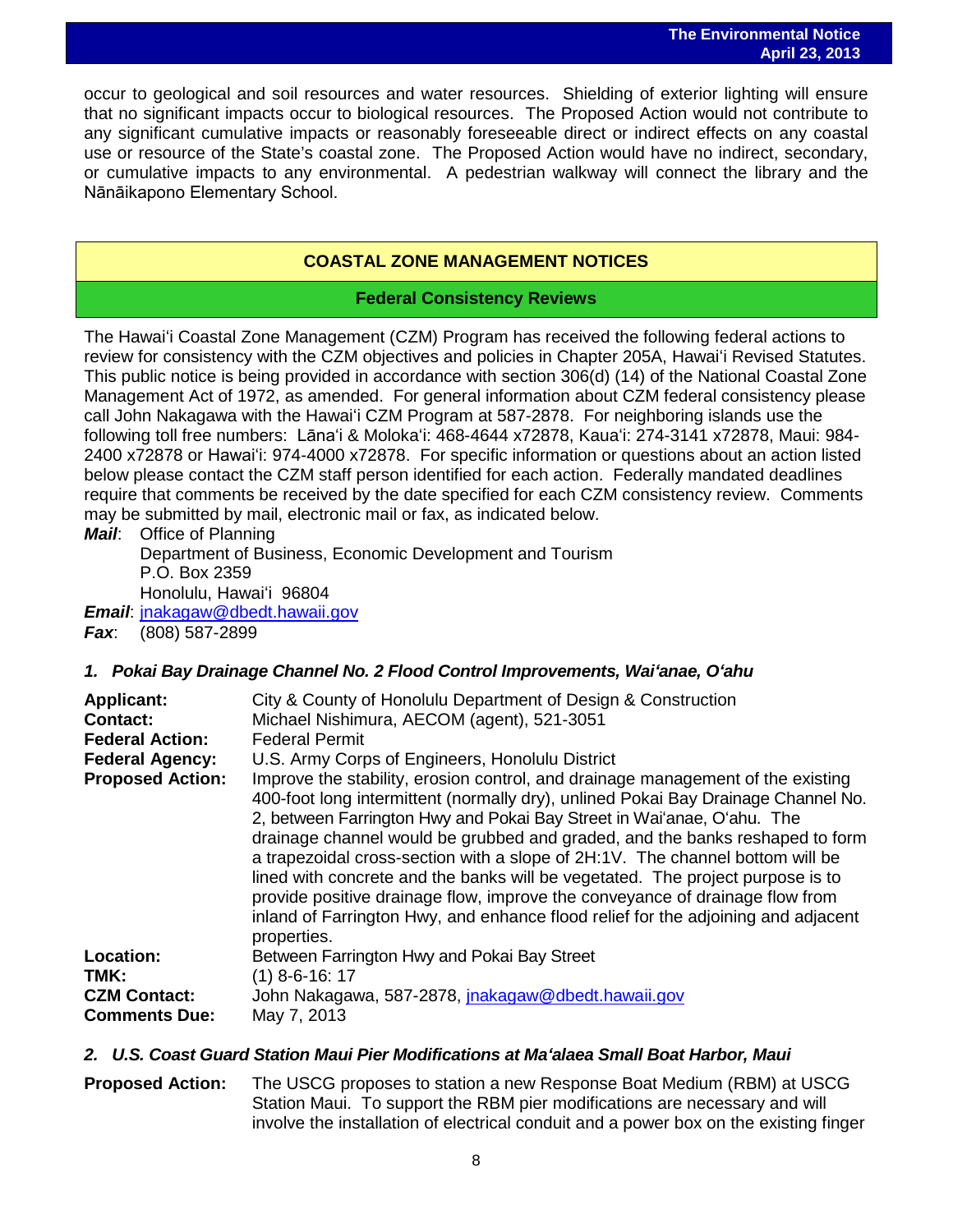| Location:              | piers, and installation of new fenders on one of the finger piers.<br>Ma'alaea Small Boat Harbor, Ma'alaea Bay, Maui |
|------------------------|----------------------------------------------------------------------------------------------------------------------|
| TMK:                   | $(2)$ 3-6-1: 41                                                                                                      |
| <b>Federal Action:</b> | <b>Federal Agency Activity</b>                                                                                       |
| <b>Federal Agency:</b> | U.S. Coast Guard (USCG)                                                                                              |
| <b>Contact:</b>        | Dr. Dennis Mead, 535-3464                                                                                            |
| <b>CZM Contact:</b>    | John Nakagawa, 587-2878, jnakagaw@dbedt.hawaii.gov                                                                   |
| <b>Comments Due:</b>   | May 7, 2013                                                                                                          |
|                        |                                                                                                                      |

## **Special Management Area (SMA) Minor Permits**

The SMA Minor permits below have been approved (HRS 205A-30). For more information, contact the county/state Planning Department. Honolulu (768-8014); Hawaiʻi (East Hi, 961-8288; West Hi, 323-4770); Kauaʻi (241-4050); Maui (270-7735); Kakaʻako or Kalaeloa Community Development District (587-2841).

| Location (TMK)                     | <b>Description (File No.)</b>                                                                                                                                                                                                   | <b>Applicant/Agent</b>                                       |
|------------------------------------|---------------------------------------------------------------------------------------------------------------------------------------------------------------------------------------------------------------------------------|--------------------------------------------------------------|
| Hawai'i: South Hilo (2-6-015: 001) | Removal of Non-Native Trees, Replacing<br>Chain-Link Fence along Seawall, Installing<br>New Railings along Shoreline Bluff,<br>Relocation of Existing Statue and Flagpoles,<br>Improve Shoreline Public Access (SMM 13-<br>261) | John C. Cross                                                |
| Hawai'i: Ka'u (9-6-002: 004)       | Construction of a 505-Foot Long Hog Wire<br>Fence, Installation of a Gate, and Clearing of<br>Invasive Vegetation (SMM 13-262)                                                                                                  | Shalan Crysdale                                              |
| Maui: (3-9-005: 032)               | Vegetation Removal and Dune Restoration<br>(SM2 20110094)                                                                                                                                                                       | Department of Planning, County<br>of Maui                    |
| Maui: Lahaina (4-6-003: 013)       | After-the-Fact Addition-Remodel (SM2<br>20130034)                                                                                                                                                                               | John L. Mourier, III and Laura A.<br>Mourier Revocable Trust |
| Maui: Lahaina (4-6-032: 047)       | Install Slate Tile/Walkway (SM2 20130035)                                                                                                                                                                                       | Stephen Stahara                                              |
| Maui: Lahaina (4-5-002: 009)       | Demolition of AC Plant (SM2 20130036)                                                                                                                                                                                           | Honolulu Builders, LLC                                       |
| Maui: Lahaina (4-6-008: 056)       | Restaurant Alteration (SM2 20130038)                                                                                                                                                                                            | Clarke, Charles J.                                           |
| Maui: Kahului (3-8-052: 009)       | New Monument Sign (SM2 20130039)                                                                                                                                                                                                | Steven Marlette                                              |
| Maui: Lahaina (4-6-001: 009)       | 2013 Festivals of Aloha (SM2 20130040)                                                                                                                                                                                          | Lahaina Town Action Committee                                |
| Maui: Lahaina (4-6-001: 009)       | 2014 Festivals of Aloha (SM2 20130041)                                                                                                                                                                                          | Lahaina Town Action Committee                                |
| Maui: Lahaina (4-6-001: 009)       | 2015 Festivals of Aloha (SM2 20130042)                                                                                                                                                                                          | Lahaina Town Action Committee                                |

# **SHORELINE NOTICES**

## **Shoreline Certification Applications**

The shoreline certification applications above are available for review at the DLNR Offices on Kauaʻi, Hawaiʻi, Maui, and Honolulu, 1151 Punchbowl Street, Room 220 (HRS 205A-42 and HAR 13-222-12). All comments shall be submitted in writing to the State Land Surveyor, 1151 Punchbowl Street, Room 210, Honolulu, HI 96813 and postmarked no later than 15 calendar days from the date of the public notice of the application. For more information, call Ian Hirokawa at 587-0420.

| File No. | Date   | Location                                                                                                                                                | <b>Applicant/Owner</b>                    | тмк         |
|----------|--------|---------------------------------------------------------------------------------------------------------------------------------------------------------|-------------------------------------------|-------------|
| OA-1527  | 4/5/13 | Lot 34-D Kahala Cliffs Subdivision situate at<br>Kahala, Honolulu, Oʻahu<br>Address: 4162 Black Point Road<br>Purpose: Preparation for sale of property | Walter P. Thompson, Inc./<br>Kevin Fialko | 3-5-001:004 |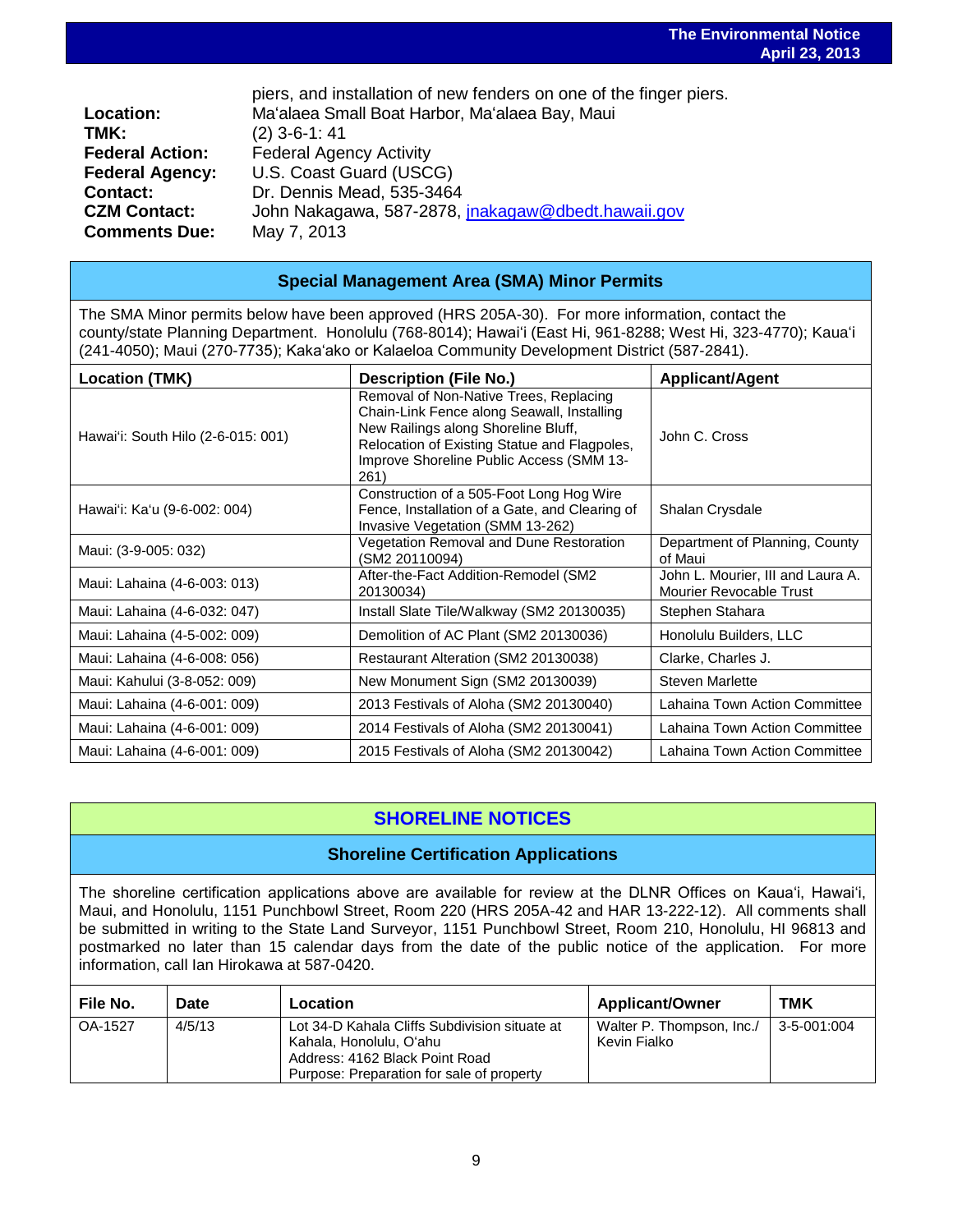#### **The Environmental Notice April 23, 2013**

|         |         |                                                                                                                                                                                                             |                                                                                                                       | טו טב וישר                |
|---------|---------|-------------------------------------------------------------------------------------------------------------------------------------------------------------------------------------------------------------|-----------------------------------------------------------------------------------------------------------------------|---------------------------|
|         |         |                                                                                                                                                                                                             |                                                                                                                       |                           |
| OA-1528 | 4/10/13 | U.S. Naval Reservation portion of Parcel 1 of<br>Civil No. 464 situate at Wai'awa, 'Ewa, O'ahu<br>Address: Pearl Harbor<br>Purpose: Designation of drainage easement                                        | ControlPoint Surveying,<br>Inc./ Department of the<br>Navy, Naval Facilities<br><b>Engineering Command</b><br>Hawai'i | 9-6-001:001               |
| OA-1529 | 3/28/13 | Lot 3-B-3 (Map 49) Land Court Application 656<br>situate at Wailupe, Honolulu, O'ahu<br>Address: 5375 and 5375A Kalaniana'ole<br>Highway<br>Purpose: Building permit                                        | Kenn Nishihira/ Chao H.<br>Chen, Guey Ling Chen                                                                       | 3-6-003:008               |
| OA-1530 | 4/15/13 | Lot 23-F Land Court Application 242 as shown<br>on Map 10 situate at Pu'uloa, 'Ewa, O'ahu<br>Address: 91-129 'Ewa Beach Road<br>Purpose: Obtain building permit                                             | Wesley T. Tengan/ Lester<br>Leu                                                                                       | 9-1-023:001               |
| MA-545  | 4/9/13  | Lot 2-A and Lot 3 Kaonoulu Beach Lots situate<br>at Kaonoulu, Kihei, Maui<br>Address: 640 South Kihei Road<br>Purpose: Determine shoreline setback                                                          | ControlPoint Surveying,<br>Inc./ County of Maui                                                                       | 3-9-001:147<br>& por. 015 |
| MO-162  | 3/28/13 | Lot 32 of Land Court Application 1867 (Map 2)<br>situate at Kawela, Moloka'i<br>Address: 2238 Kamehameha V Highway<br>Purpose: Home construction                                                            | Akamai Land Surveying,<br>Inc./ Gerald V. & Nancy P.<br>Swartz                                                        | 5-4-017:030               |
| HA-464  | 4/4/13  | Lots 41 and 42 as shown on Map 6 of Land<br>Court Consolidation 129 situate at Waika.<br>North Kohala, Island of Hawai'i<br>Address: 59-109 and 59-111 Umaumalei<br>Place<br>Purpose: Obtain County permits | Wes Thomas Associates/<br>Chris & Marna Bame                                                                          | 5-9-016:029<br>& 030      |

## **Shoreline Certifications and Rejections**

The shoreline notices below have been proposed for certification or rejection by DLNR (HRS 205A-42 and HAR 13-222-26). Any person or agency who wants to appeal shall file a notice of appeal in writing with DLNR no later than 20 calendar days from the date of this public notice. Send the appeal to the Board of Land and Natural Resource, 1151 Punchbowl Street, Room 220, Honolulu, HI 96813.

| File No. | <b>Proposed/Rejected</b>                   | Location                                                                                                                                                                                                                        | <b>Applicant/Owner</b>                                                          | TMK                  |
|----------|--------------------------------------------|---------------------------------------------------------------------------------------------------------------------------------------------------------------------------------------------------------------------------------|---------------------------------------------------------------------------------|----------------------|
| OA-1523  | <b>Proposed Shoreline</b><br>Certification | Portion of R.P. 52, L.C. Aw. 802 to A.<br>Adams situate at Niu, Waikiki, Honolulu,<br>Oʻahu<br>Address: 5633 Kalaniana'ole Highway<br>Purpose: Setback purposes                                                                 | Austin, Tsutsumi &<br>Associates, Inc./<br>Kinoshita<br>Management Co.,<br>Ltd. | $3 - 7 -$<br>001:022 |
| MO-161   | Proposed Shoreline<br>Certification        | Lot 396 Land Court Application 1683<br>(Map 19) situate at Kaluakoi & Iloli,<br>Molokai<br>Address: 3010 Kaluakoi Road<br>Purpose: Building permits and plans                                                                   | Akamai Land<br>Surveying, Inc./ 3010<br>Kaluakoi Road Inc.                      | $5 - 1 -$<br>006:070 |
| HA-461   | <b>Proposed Shoreline</b><br>Certification | Block 1, Lot 8 of Milolii Beach Lots<br>Subdivision being a portion of Grant No.<br>3723 to J.M. Monsarrat situate at Papa<br>2 <sup>nd</sup> , South Kona, Island of Hawai'i<br>Address: Kai Ave.<br>Purpose: New construction | Thomas Pattison/<br>Donald & Debra<br>McNamee                                   | $8 - 8 -$<br>005:105 |
| MA-517   | Rejection                                  | Portion of L.C. Aw. 8559-B to William C.<br>Lunalilo situate at Papahawale,<br>Waiehu, Wailuku, Maui<br>Address: 898 Pakele Place<br>Purpose: Determine shoreline setback                                                       | Martina W. Jale/<br>Frans Vanderlee                                             | $3-3-$<br>001:027    |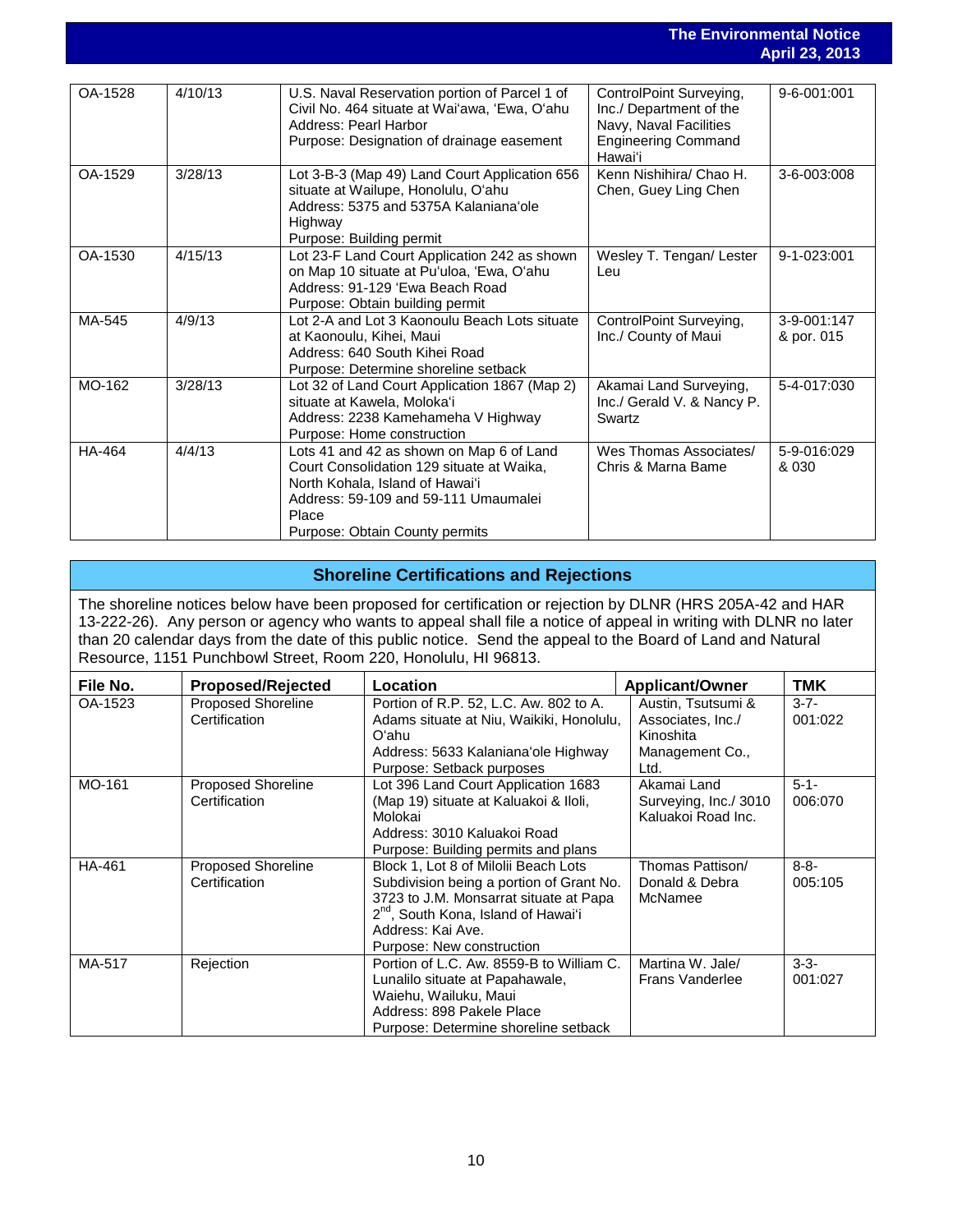# i<br>I **FEDERAL NOTICES**

#### 1. NMFS and NOAA Applications to Conduct Research on Captive Cetaceans and Captive Pinnipeds- [Marine](http://www.gpo.gov/fdsys/pkg/FR-2013-04-09/pdf/2013-08166.pdf)  [Mammals; File Nos. 16992 and 14535](http://www.gpo.gov/fdsys/pkg/FR-2013-04-09/pdf/2013-08166.pdf)

The National Marine Fisheries Service (NMFS), National Oceanic and Atmospheric Administration (NOAA), has given notice that (1) Paul Nachtigall, Ph.D., Hawai'i Institute of Marine Biology, University of Hawai'i, P.O. Box 1106, Kailua, Hawai'i 96734, has applied in due form for a permit to conduct research on captive cetaceans; and (2) Colleen Reichmuth, Ph.D., Long Marine Laboratory, University of California at Santa Cruz, 100 Shaffer Road, Santa Cruz, CA 95060, has applied in due form for an amendment to Permit No. 14535–01 to conduct research on captive pinnipeds. DATES: Written, telefaxed, or email comments must be received on or before May 9, 2013. The applications and related documents are available for review by selecting ''Records Open for Public Comment'' from the Features box on the Applications and Permits for Protected Species (APPS) home page, [https://apps.nmfs.noaa.gov,](https://apps.nmfs.noaa.gov/) and then selecting File Nos. 16992 and 14535 from the list of available applications. These documents are also available upon written request or by appointment in the following offices: File Nos. 16992 and 14535: Permits and Conservation Division, Office of Protected Resources, NMFS, 1315 East-West Highway, Room 13705, Silver Spring, MD 20910; phone (301) 427–8401; fax (301) 713–0376; File No. 16992: Pacific Islands Region, NMFS, 1601 Kapi'olani Blvd., Room 1110, Honolulu, Hawai'i 96814–4700; phone (808) 944–2200; and File No. 14535: Southwest Region, NMFS, 501 West Ocean Blvd., Suite 4200, Long Beach, CA 90802–4213; phone (562) 980–4001; fax (562) 980–4018. Written comments on the applications should be submitted to the Chief, Permits and Conservation Division, at the address listed above. Comments may also be submitted by facsimile to (301) 713–0376, or by email to [NMFS.Pr1Comments@noaa.gov.](mailto:NMFS.Pr1Comments@noaa.gov) Please include "File No. 16992'' or ''File No. 14535'' in the subject line of the email comment. Individuals requesting a public hearing should submit a written request to the Chief, Permits and Conservation Division at the address listed above. The request should set forth the specific reasons why a hearing on either of these applications would be appropriate. CONTACT: Jennifer Skidmore (File No. 16992) and Amy Sloan (File No. 14535) at 301–427–8401 (see, 78 F.R. 21112, April 9, 2013).

#### 2. Keiki Kohola Project Application to NMFS for Humback Whale Research- [Notice of Receipt of Permit](http://www.gpo.gov/fdsys/pkg/FR-2013-04-09/pdf/2013-08173.pdf)  **[Application](http://www.gpo.gov/fdsys/pkg/FR-2013-04-09/pdf/2013-08173.pdf)**

The National Marine Fisheries Service (NMFS), has given notice that Rachel Cartwright, Keiki Kohola Project, 5277 West Wooley Rd., Oxnard, CA 93035, has applied in due form for a permit to conduct research on humpback whales (*Megaptera novaeangliae*). DATES: Written, telefaxed, or email comments must be received on or before May 9, 2013. ADDRESSES: The application and related documents are available for review by selecting ''Records Open for Public Comment'' from the Features box on the Applications and Permits for Protected Species (APPS) home page, [https://apps.nmfs.noaa.gov,](https://apps.nmfs.noaa.gov/) and then selecting File No. 17845 from the list of available applications. Written comments on this application should be submitted to the Chief, Permits and Conservation Division, at the address listed in the notice (click on the above title hyperlink for details). Comments may also be submitted by facsimile to (301) 713–0376, or by email to [NMFS.Pr1Comments@noaa.gov.](mailto:NMFS.Pr1Comments@noaa.gov) Please include the File No. in the subject line of the email comment. Those individuals requesting a public hearing should submit a written request to the Chief, Permits and Conservation Division at the address listed above. The request should set forth the specific reasons why a hearing on this application would be appropriate. FOR FURTHER INFORMATION CONTACT: Kristy Beard or Carrie Hubard, (301) 427–8401 (see, 78 F.R. 21113, April 9, 2013).